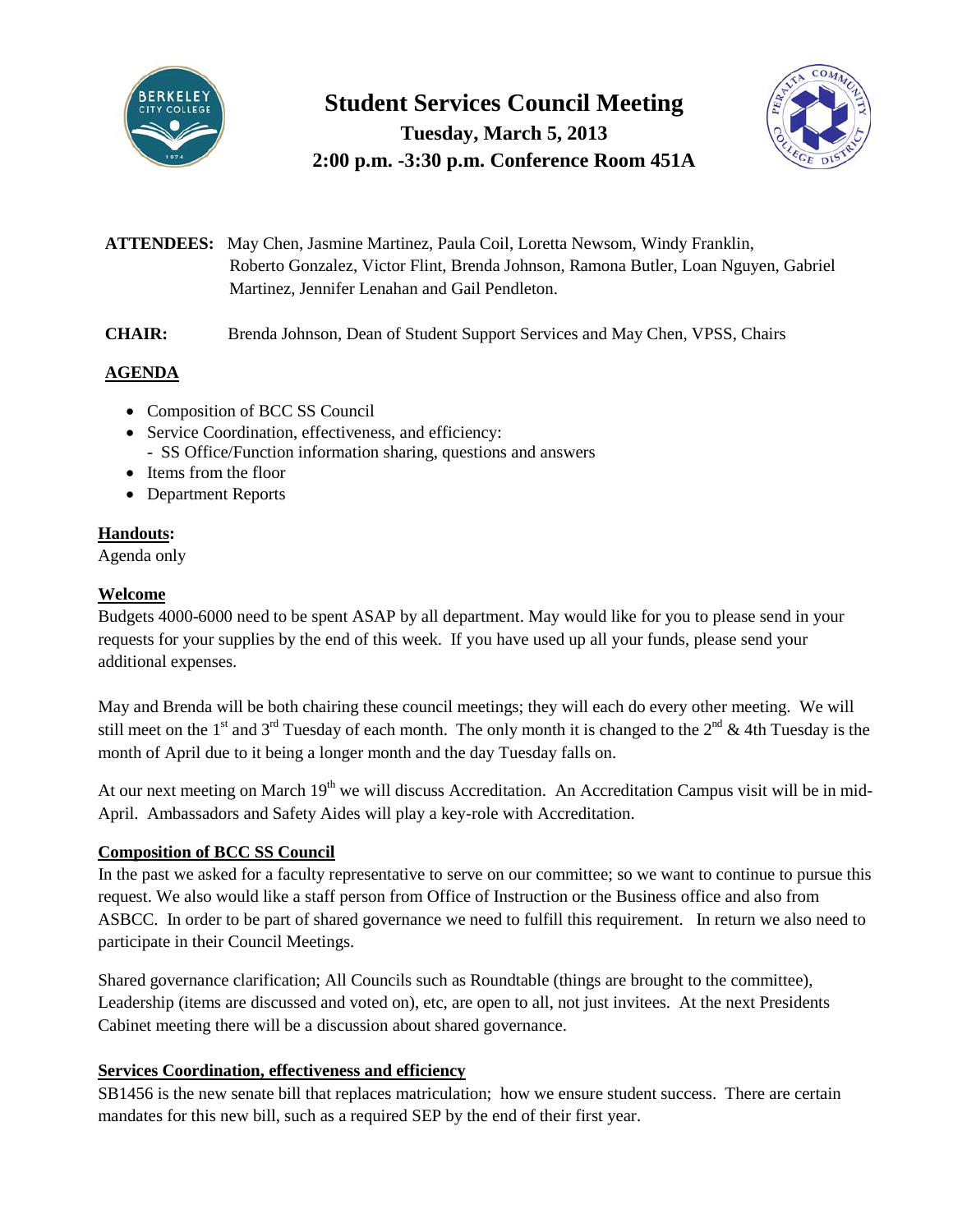Early alert is something that we used frequently in the past and have not had a replacement tool since PeopleSoft was implemented. The district is working on many changes and plans to roll out these new changes over the next several months. We hope to see many improvements come out of PeopleSoft.

The Chancellor sent out an email in regards to high school students; they need to be matriculating regardless what courses they plan to take. The specific criteria outline for high school students is posted online.

The 2013-2015 catalog is being worked on now, so please check your area and make sure you are listed in the catalog under staff. There was an email sent out by Johnny Dong of the dates for the planning meetings. This catalog is going to be used as evidence for Accreditation so it is very important that we review our areas for accuracy.

#### **Department Reports**

**Dean's Office**: Plans well underway for graduation. We have had two meetings so far this semester. The President sent out an invitation to all staff so please plan to attend. There is a tentative emergency preparedness table top drill schedule for March  $22^{nd}$ . Everyone is assigned to a committee, so please attend those meetings and participate in the drill.

**Victor/Outreach:** Working on tabling at our feeder schools; in correlation with Gail in regards to the assessment dates available. This Thursday, Chancellor Ortiz along with Michael Orkin will be at the student ambassadors meeting. Also, he will be coming back on May16th for another student council meeting. After this spring semester we will be losing 90% of our ambassadors who will be transferring. They are currently recruiting new students for the program now. This recruitment for new ambassador has been very thoroughly screened and interviewed with help of Gail Pendleton.

**Jennifer/Veterans**: Gathering content for the monitors to stream on the counseling monitor; so please send or work with Jennifer if you want something posted. Having the two new counselors hired this semester have made a huge difference; Amy is now able to concentrate more on Veterans now.

**Financial Aid**: The 2<sup>nd</sup> disbursement is ready now. Financial Aid survey email was sent out. The associated students have been working on this survey and the district asked them to do a survey. There is a suggestion box at the Financial Aid counter now.

**Transfer Center**: The center is having some electrical work going on in the evening as well as Roberto's office; so lots of dust. Scholarship deadlines are coming up for many.

**DSPS**: Priority registration coming soon in early April; so getting ready for that. May has been working on increasing the front counter in counseling. We found that the DPSP students often go to that counter for assistance.

**TRIO:** Ramona serves as the advisor for the African American Culture Club. They have a few events coming up this month & next month for the civil rights movement and David King Cook will be one of the speakers. Our classified senate meeting is this Thursday; discussing prioritizing positions list.

**Counseling:** There has been a lot of students coming in for petitions for graduation. Recently went on 2/21 outreach event at BHS; 4 BCC counselors participated in two rotations, 4 groups of student rotated in about 40 students each group. Victor and his Ambassadors assisted with this event where they plugged the BCC Mega Orientation Day. Counseling is working on a project with developing an advising model and collaborating with instructors and academic senate in realm of the student success act. APAHE Conference coming up in April 25th; they will be presenting with May and also Debbie in regards to working with AB540 students (undocumented students) and student success for Asian Pacific students.